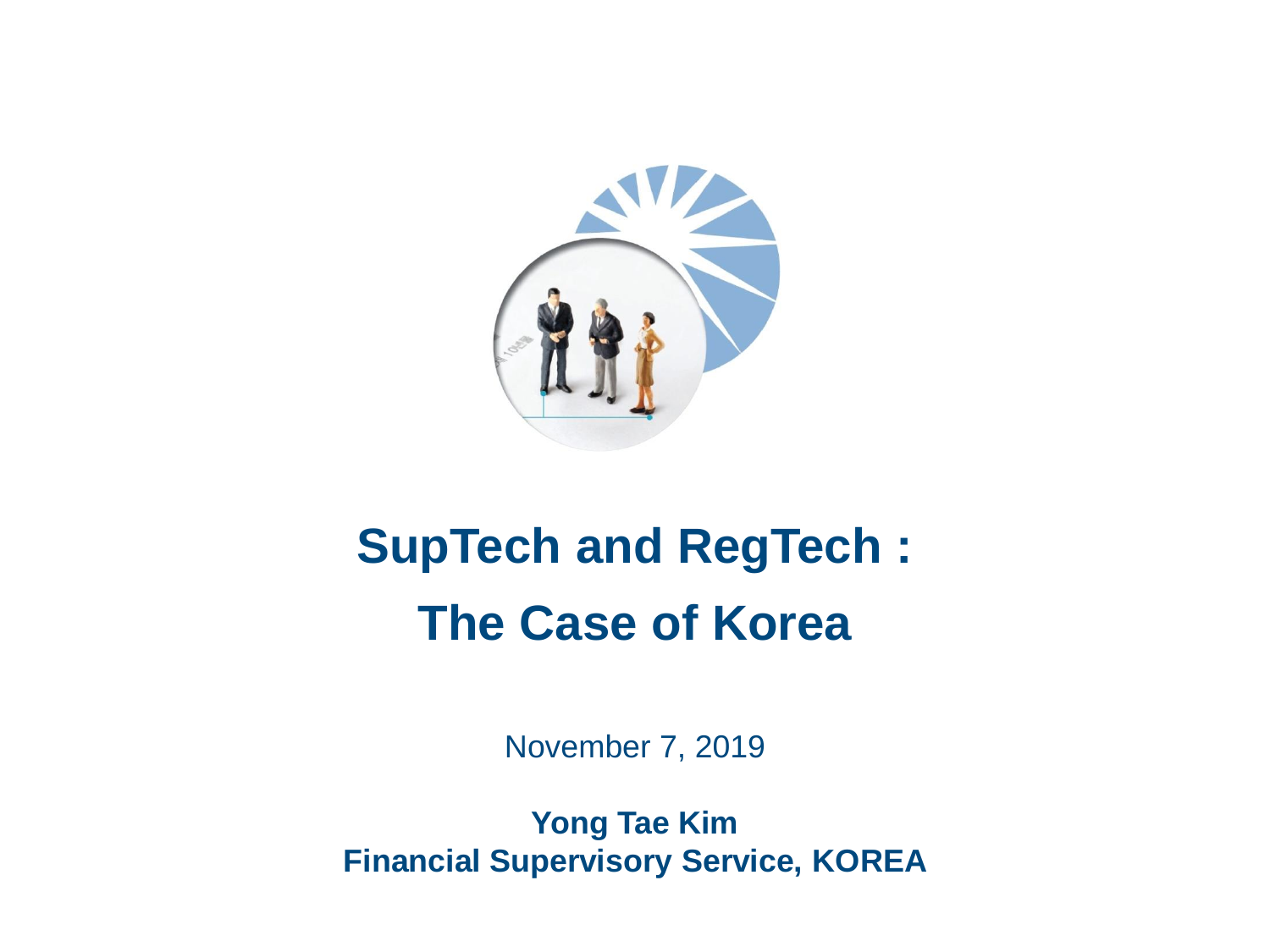## **Contents**

- 1. Fintech Landscape in Korea
- 2. Supporting RegTech Development
- 3. Supporting SupTech Development
- 4. Conclusion for supervisory Challenges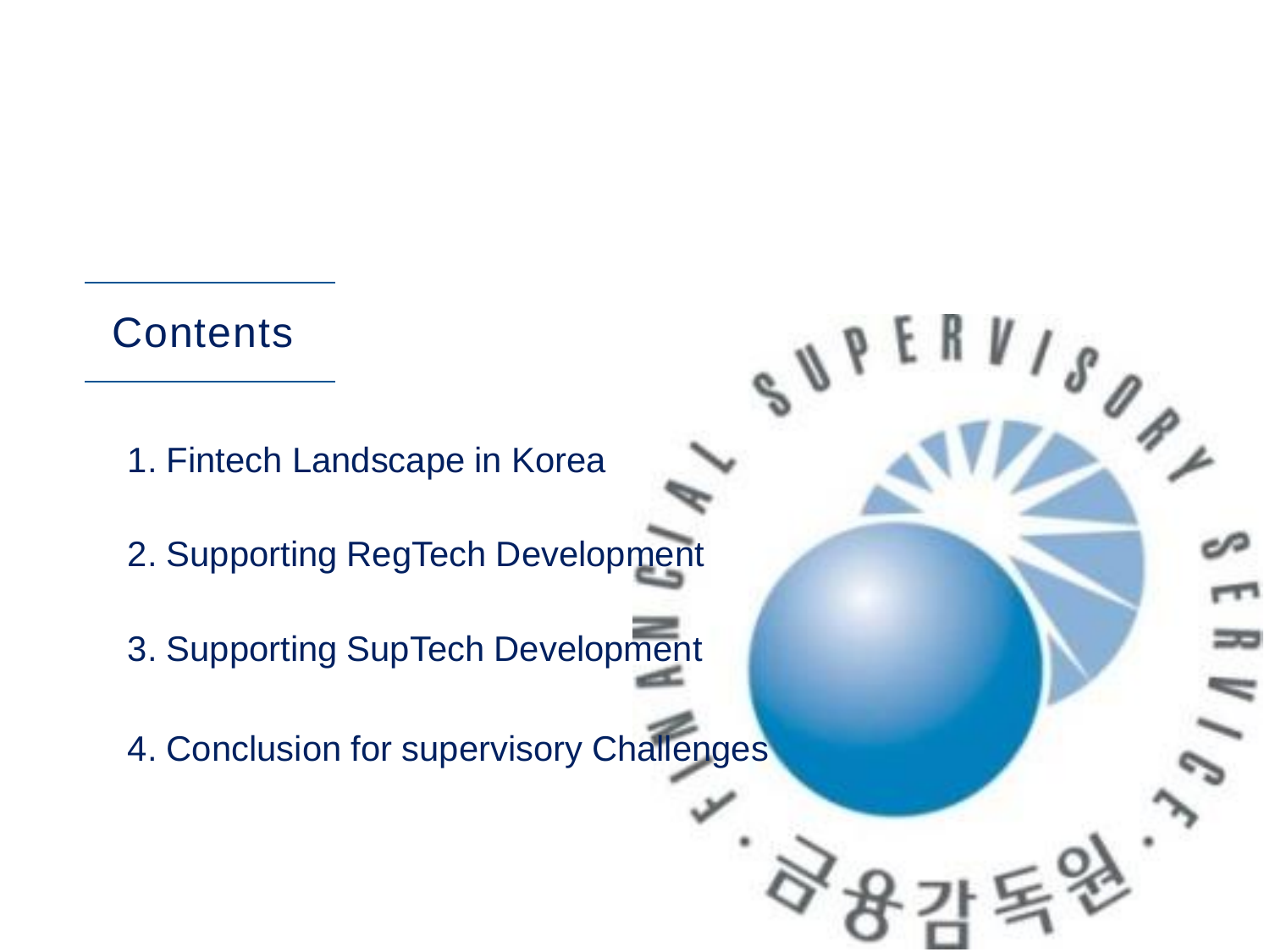#### **1. Fintech Landscape in Korea - ICT Infrastructure**

Korea has a great potential to develop the Fintech industry; Equipped with outstanding ICT infrastructure; Main channel for financial services rapidly shifting to mobile





Source: Samjung KPMG Analysis , BOK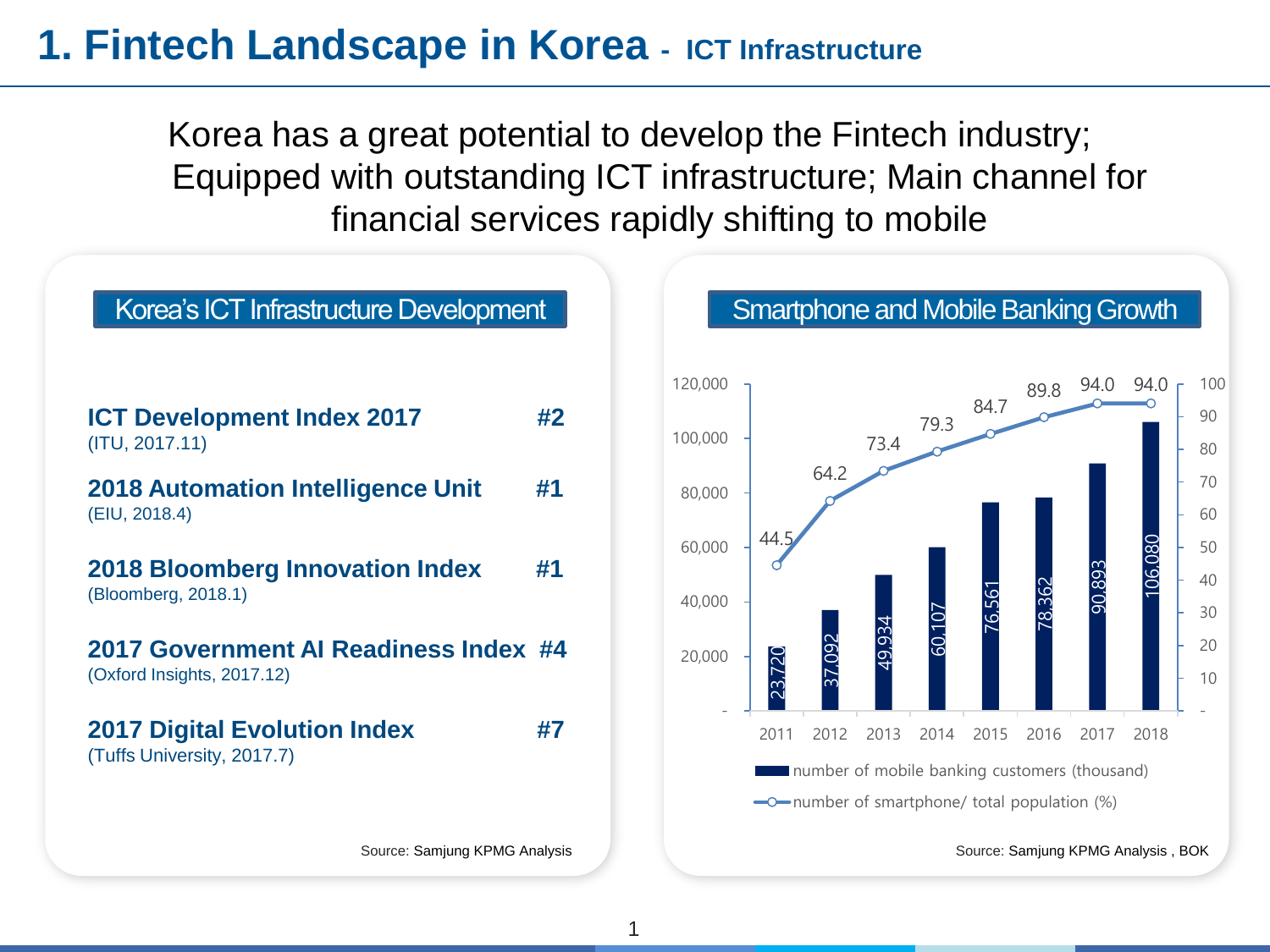# **1. Fintech Landscape in Korea** <Reference>

#### South Korea is trying to make banking fun(The Economist, May.2019.)

#### **SPECIAL REPORT: BANKING**

#### How to make banking fun

South Korea is trying to make banking fun

New ways to tame a chaotic banking system



**10 Print edition | Special report** May 2nd 2019

- In Korea, major selection criteria for financial services have been personal network; and consumer experience have not been satisfactory.
- The Financial Services Commission implements Fintech promotion policy to strengthen financial competitiveness and improve the quality of services

Orginist kakao



"In the long run, Toss holds the customer contact point and the bank acts as a supplier."

Fintech is changing the financial life by providing fun, affordable, and convenient financial services, and because the customer interest and expectations are rising.

Possibility of falling into 'dumb pipe' as the existing financial sector is becoming more 'overbanked'

- ✓ Financial companies need to think from consumers' perspective whether financial products are the best option for their future.
- In addition to cooperation with Fintech, innovation attempts through internal competition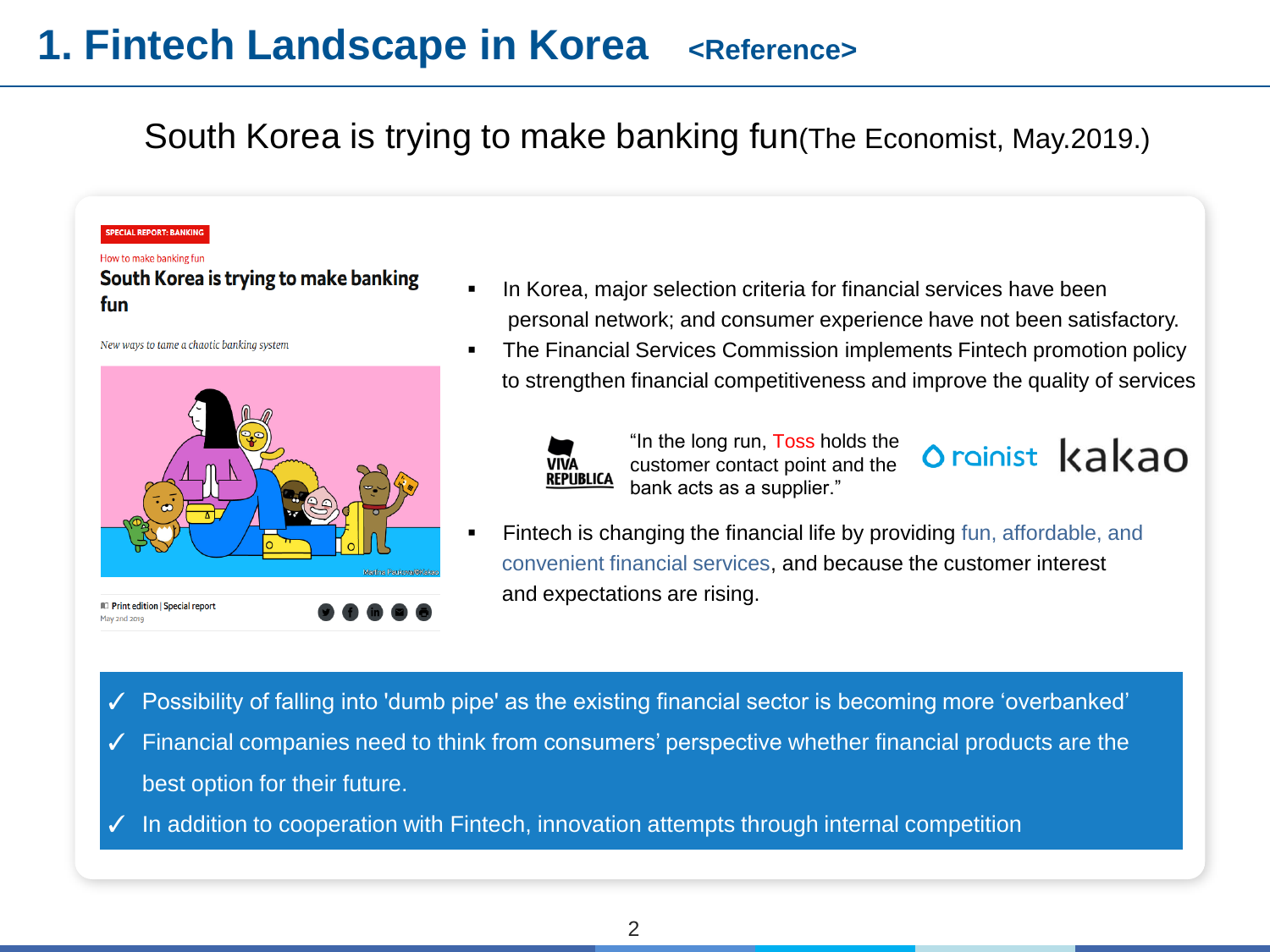# **2. Supporting Regtech and Suptech - Supervisory Direction Ahead**

FSS working to evolve in step with changing digital finance landscapes



Creating an environment favorable to the growth of Regtech companies that provide regulation-related services to small financial firms and fintech companies

Conducting a pilot financial security ▪RegTech program that automatically checks the security level of financial companies



Long-term plan on IT strategy to effectively utilize Suptech

- **Establish big data-based integrated** supervisory system
- **Promote further development of financial** information exchange systems
- **Enable comprehensive search of** consumer complaints and integrate reporting channels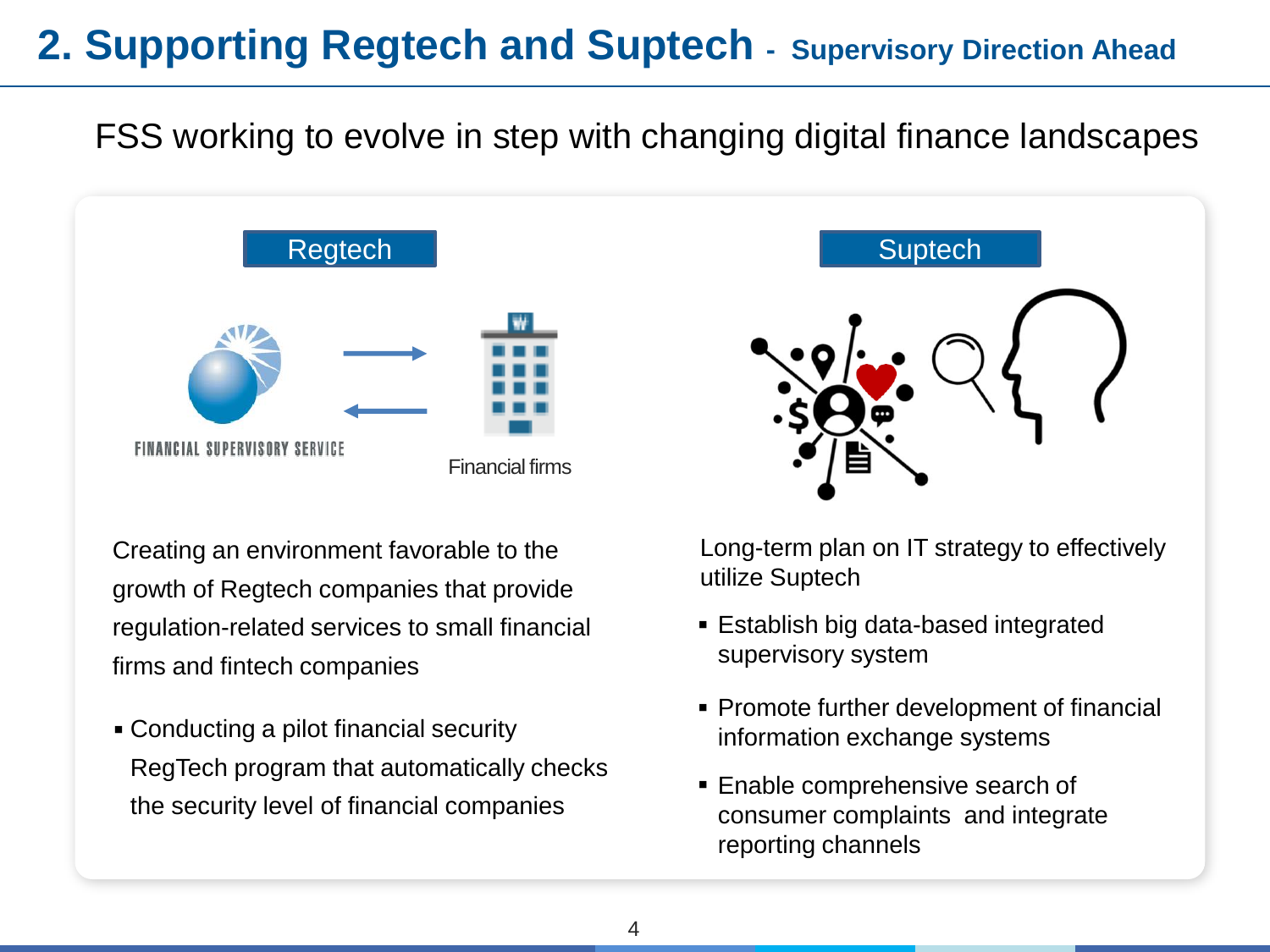## **2. Supporting RegTech development - Regtech cases 1&2**

FSS supports financial companies that actively utilize Regtech to carry out regulatory compliance

| [CASE 1]<br><b>Prevention</b><br>System to prohibit<br>violations of FX<br>transaction laws | • Consumers are provided with a detailed guideline on the items to<br>report from banks when making Fx transactions<br>• Decreased cases of violation will lead to more effective supervision<br>of the FSS |
|---------------------------------------------------------------------------------------------|-------------------------------------------------------------------------------------------------------------------------------------------------------------------------------------------------------------|
| <b>[CASE 2]</b>                                                                             | Automatically examines the security level of financial company to                                                                                                                                           |
| <b>RegTech</b>                                                                              | counteract cyber threats and shares threat intelligence in real-time                                                                                                                                        |
| <b>Financial Security</b>                                                                   | • Automatically produces periodic report                                                                                                                                                                    |
| <b>System</b>                                                                               | Also conducts security assessment and provides consultation                                                                                                                                                 |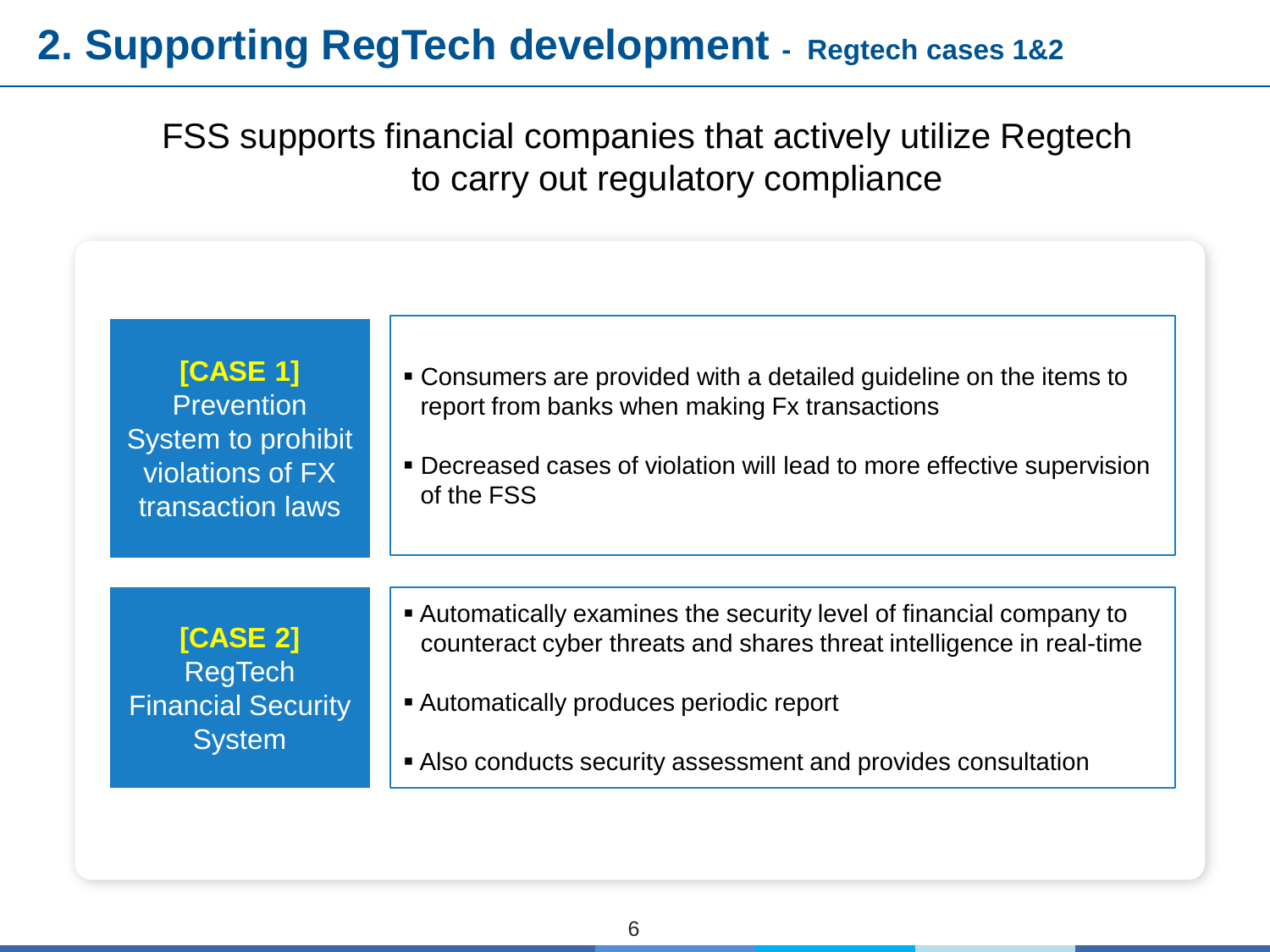## **2. Supporting RegTech development - Regtech case 3**

#### **[CASE 3]** MRR Test Project

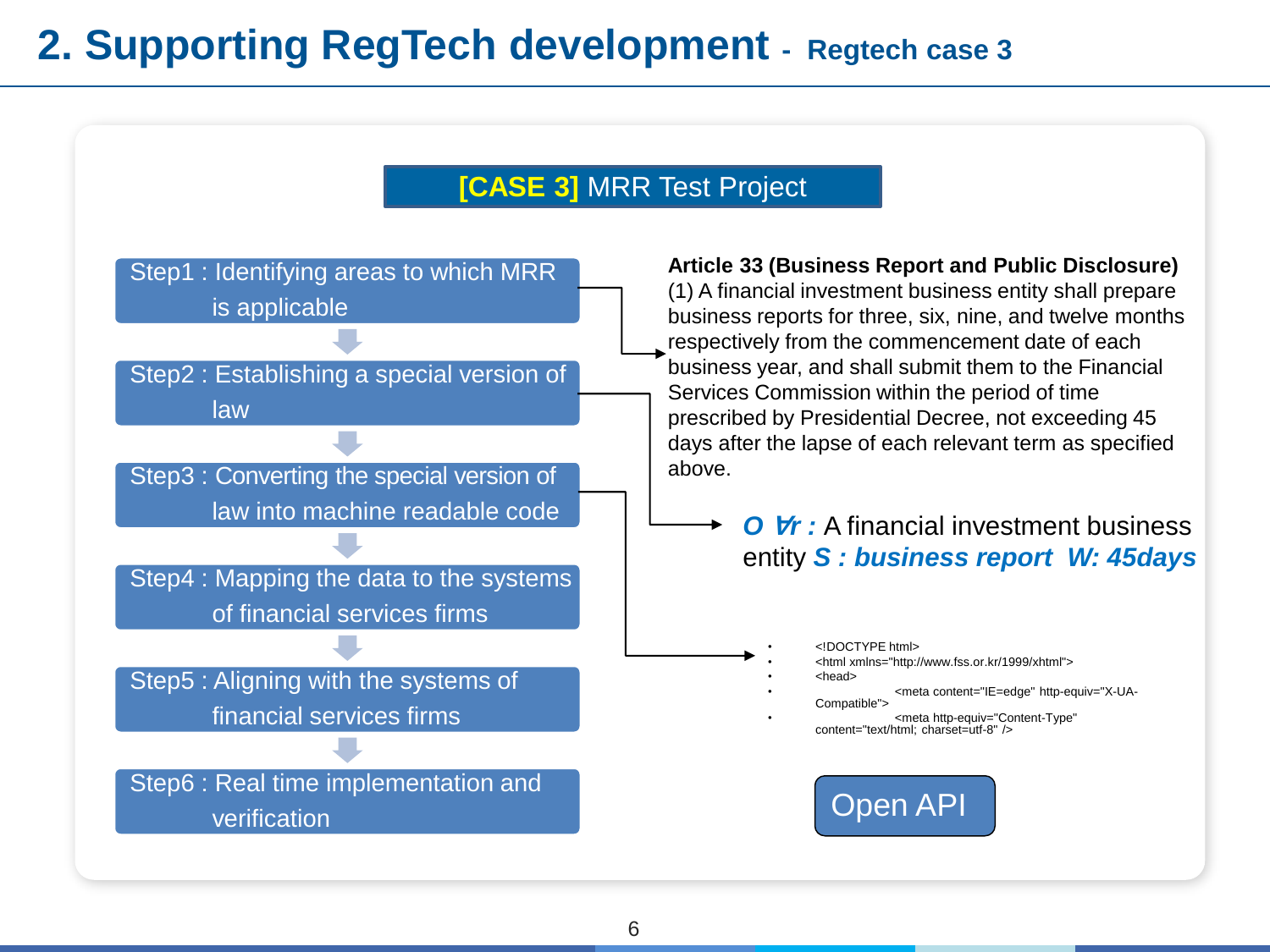# **2. Supporting Regtech development**

**- Challenges in Regtech Adoption for Financial Services Firms**

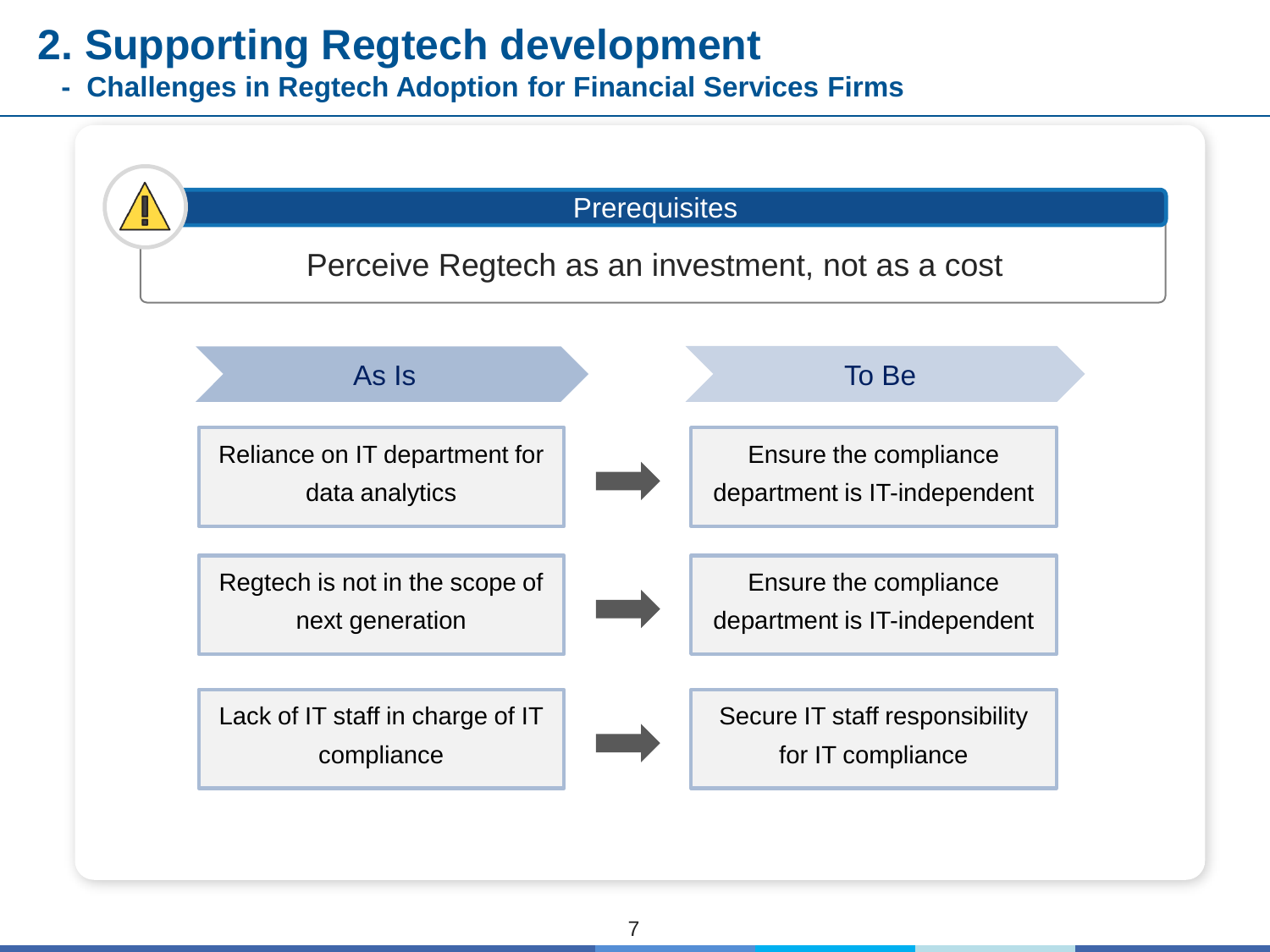# **2. Supporting Regtech Development <Reference>**

#### Regtech and Suptech Showcase (May 23, 2019)



**UNITAS CRI(Country Risk Index) Service**



**NIC Digital Compliance Platform**

**ROAINS** 

**Automated Solution for Checking Error Payment of Insurance Account**



**AML/RBA Solution SaaS Service**

**>koscom** 

**Financial Investment Monitoring System KI-Guard**



**Financial Security Regtech System**

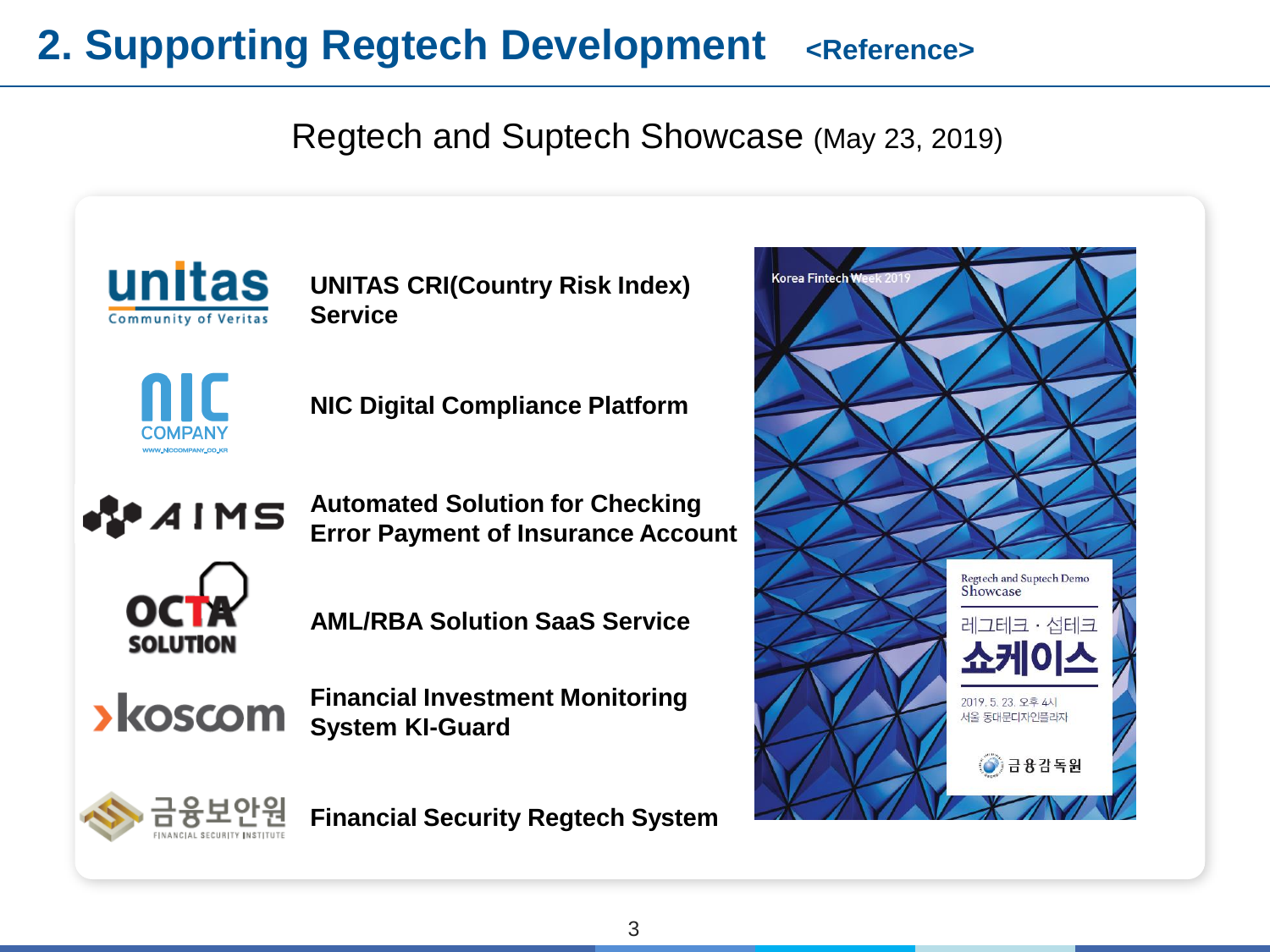## **3. Supporting SupTech Development - Suptech cases 1&2**

The FSS makes use of technology to enhance efficiency of supervision and improve consumer protection

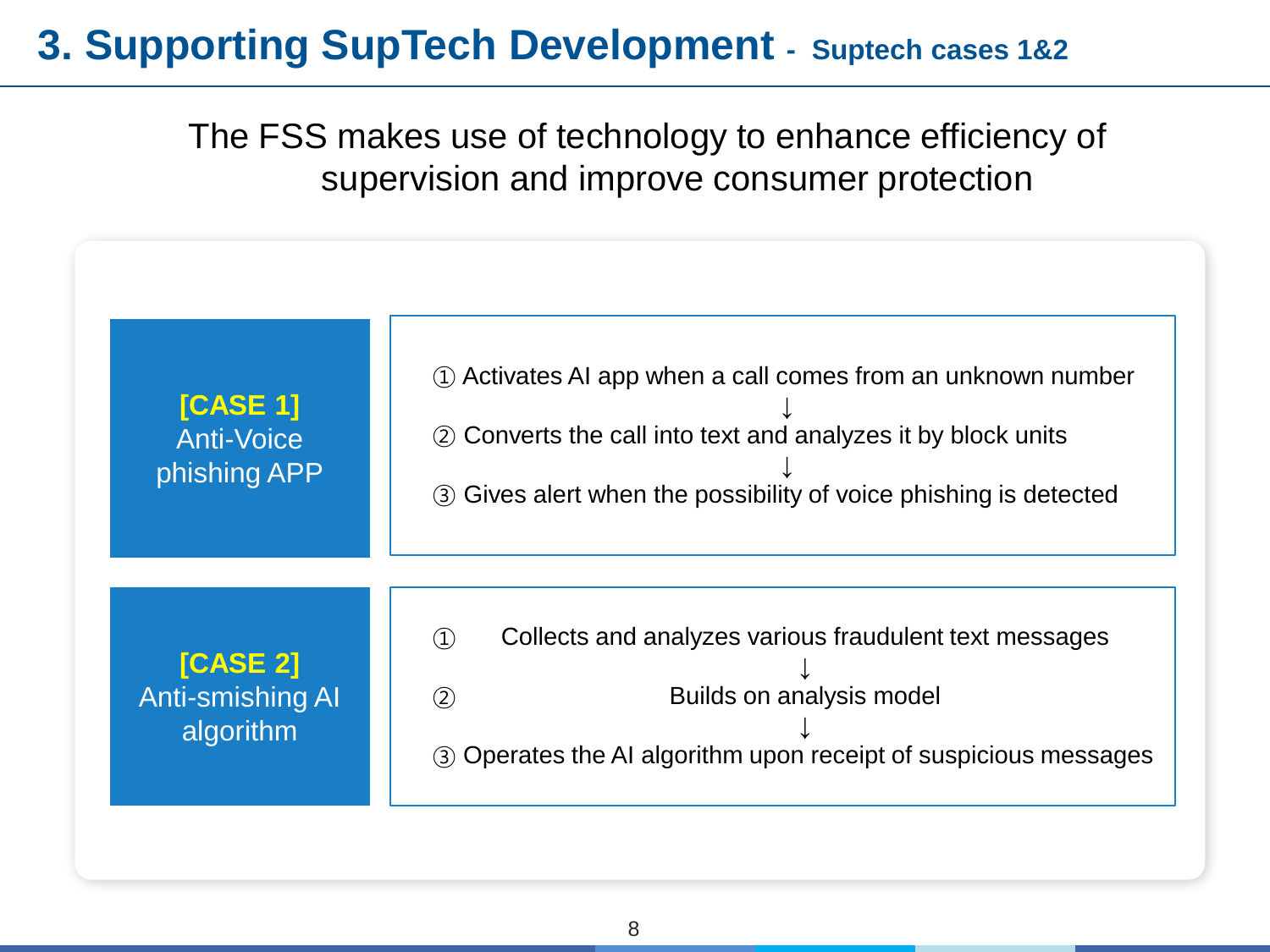# **3. Supporting SupTech Development - Suptech case 3**

#### **[CASE 3]**

#### An AI-based pilot system to review the terms and conditions of financial instruments

**(As Is)** Officials at the FSS manually sift through files to screen diverse and complex terms and conditions of financial products, which requires excessive time and human input.

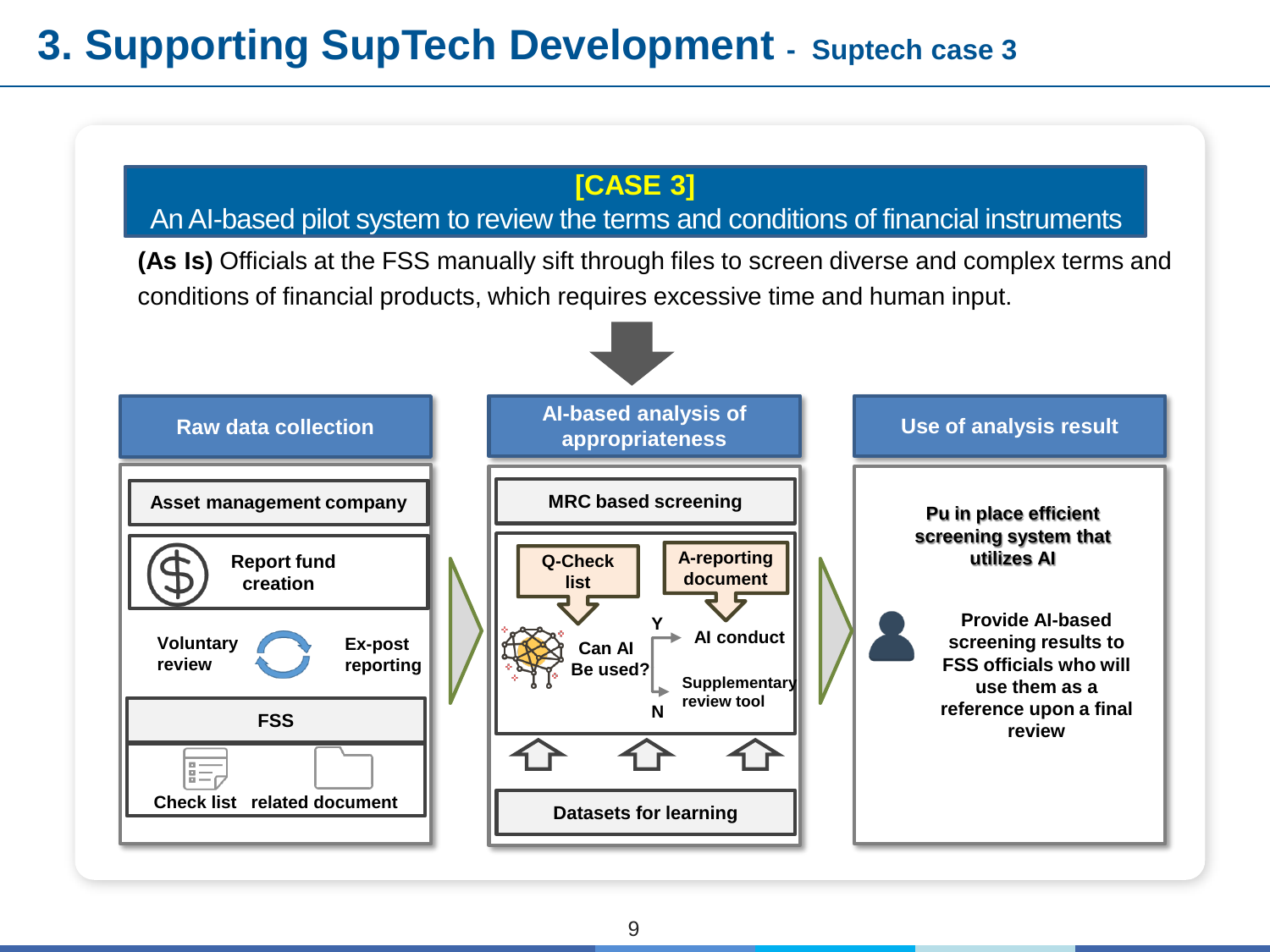# **3. Supporting Suptech Development**

**- Challenges in Suptech Adoption for Supervisory Authorities**

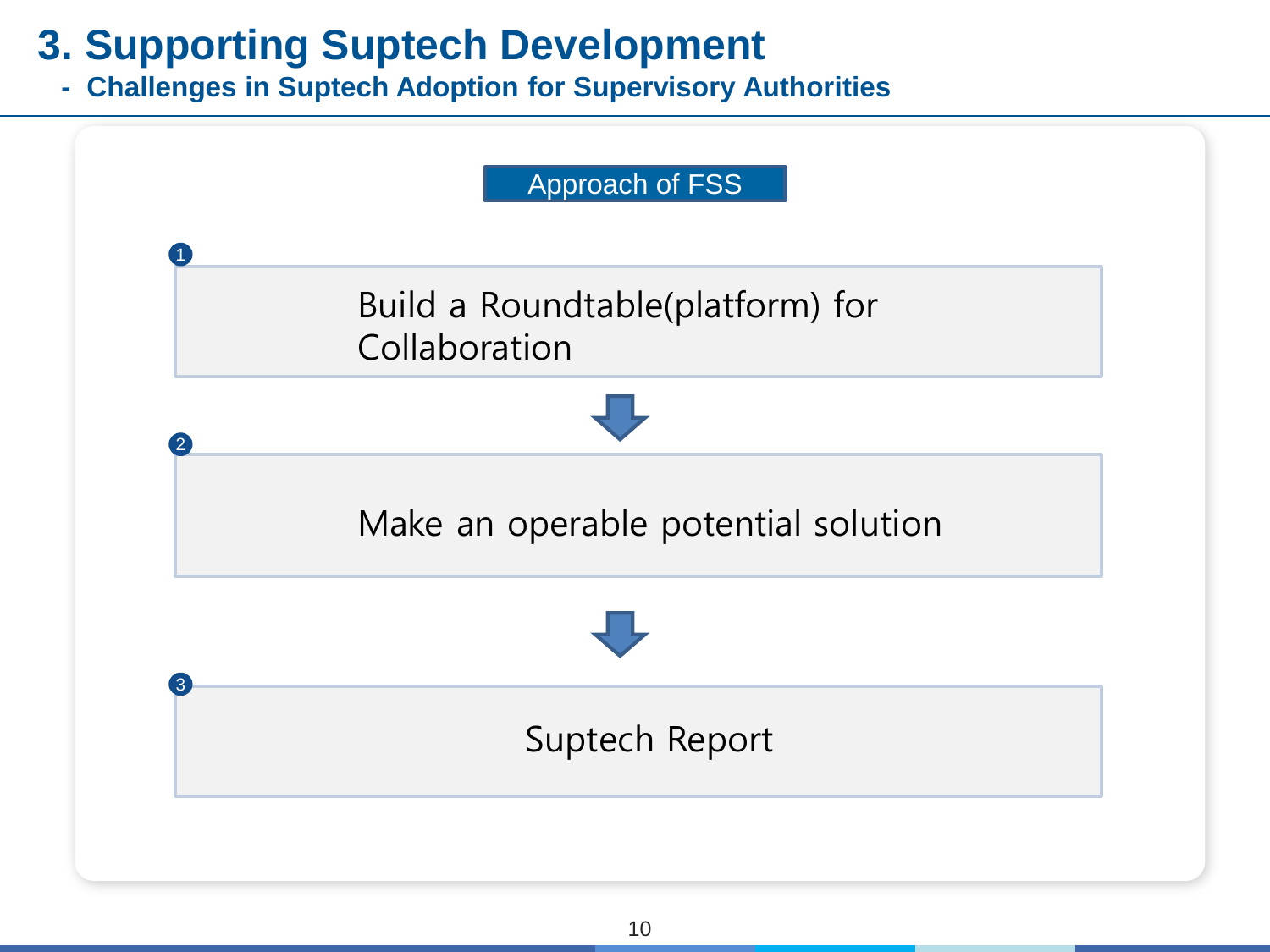Challenges to Fintech Supervision

*1* Weak legal grounds for Fintech supervision

Difficult to determine who is responsible for what mix between *finance*, communication and commerce

*3* Protection of those marginalized from digitization

Micro and macro-financial risks

*4*

- Micro : Third-party reliance, Cyber risk
- Macro: Contagion risk, Big-tech risk

**Demands exceed supply in Fintech supervision**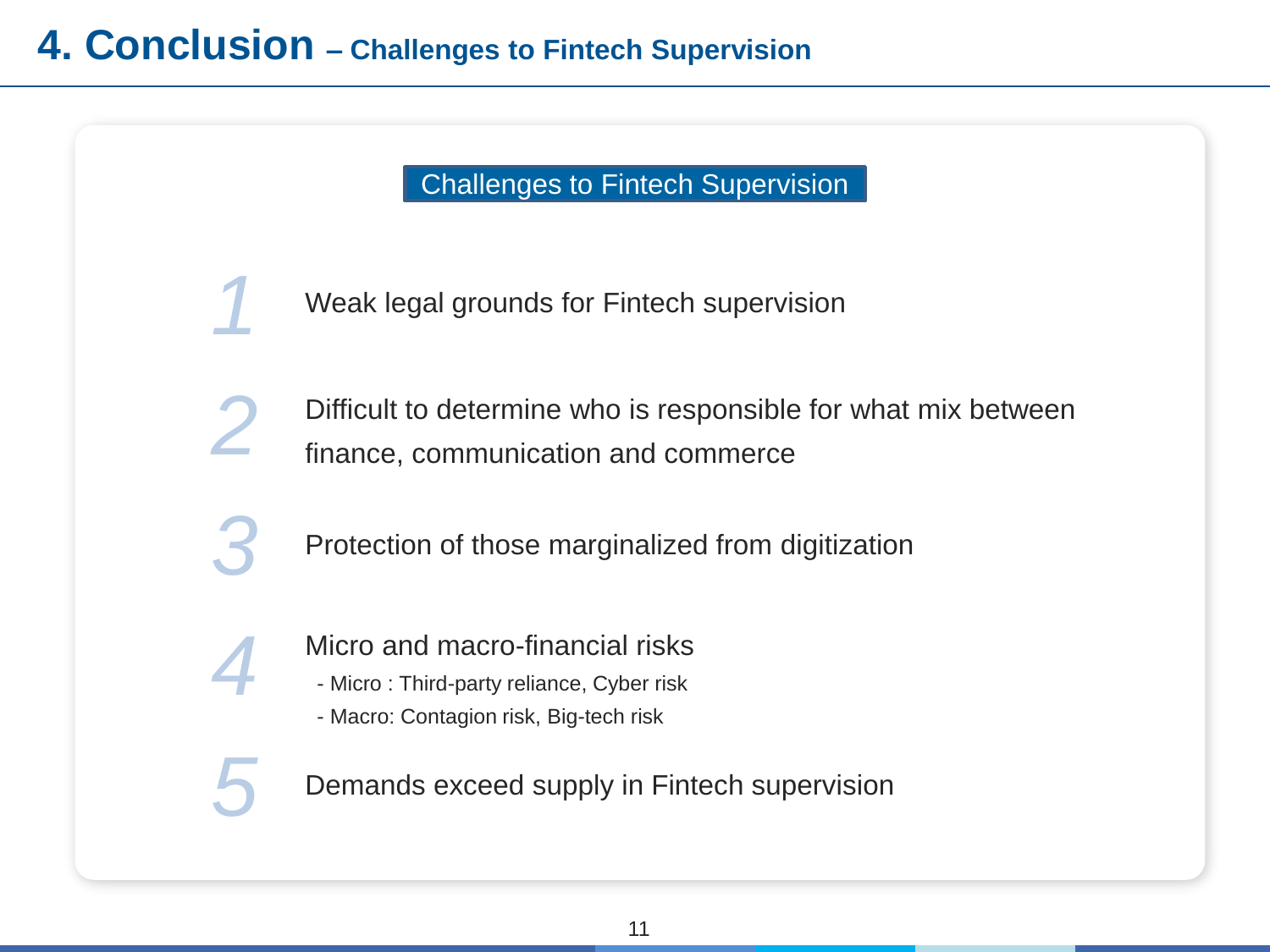## **4. Conclusion - Establish Ecosystem**

#### Fintech - Regtech - Suptech Ecosystem

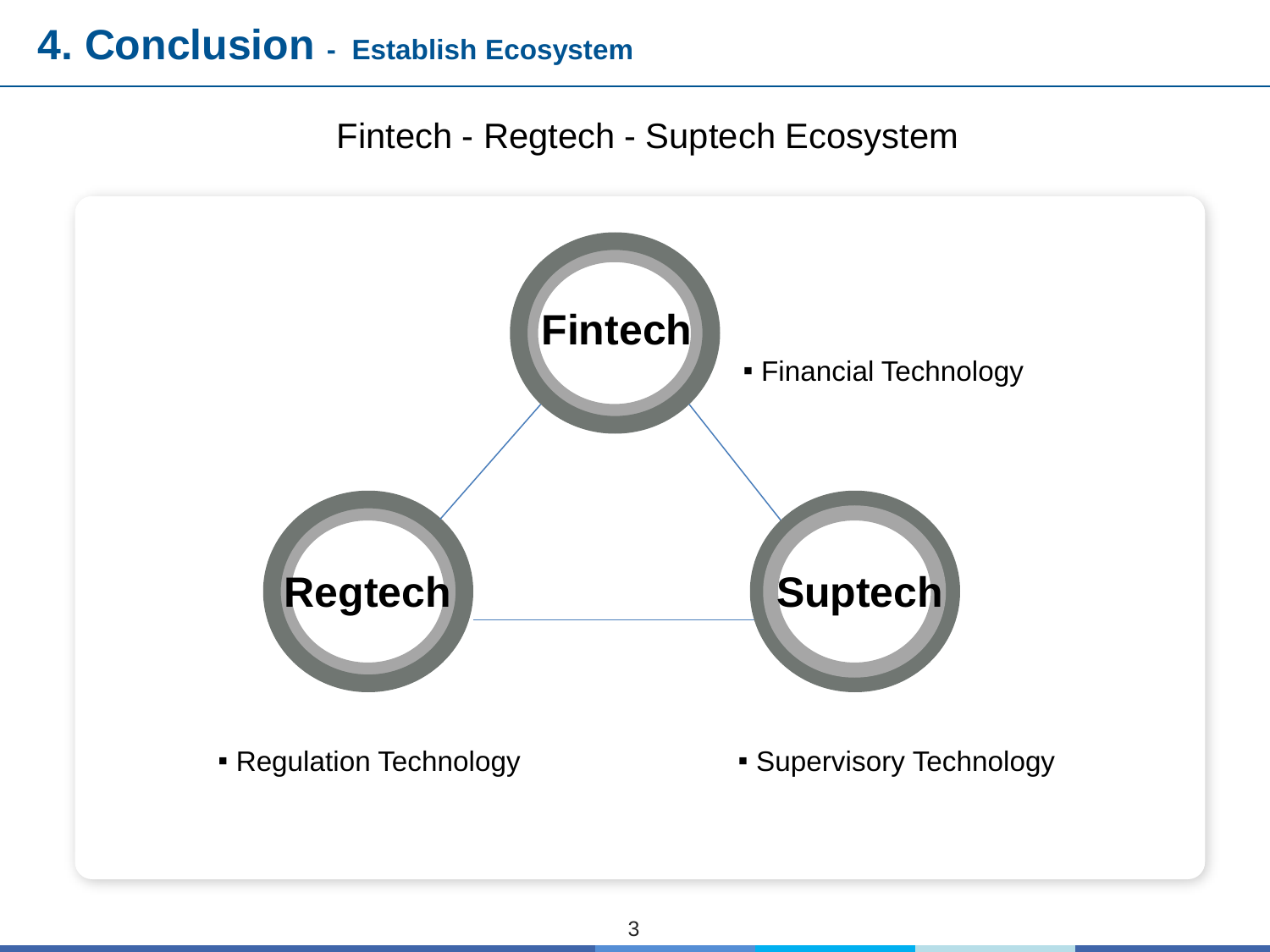# **Thank You**

**Email : kyt951@fss.or.kr**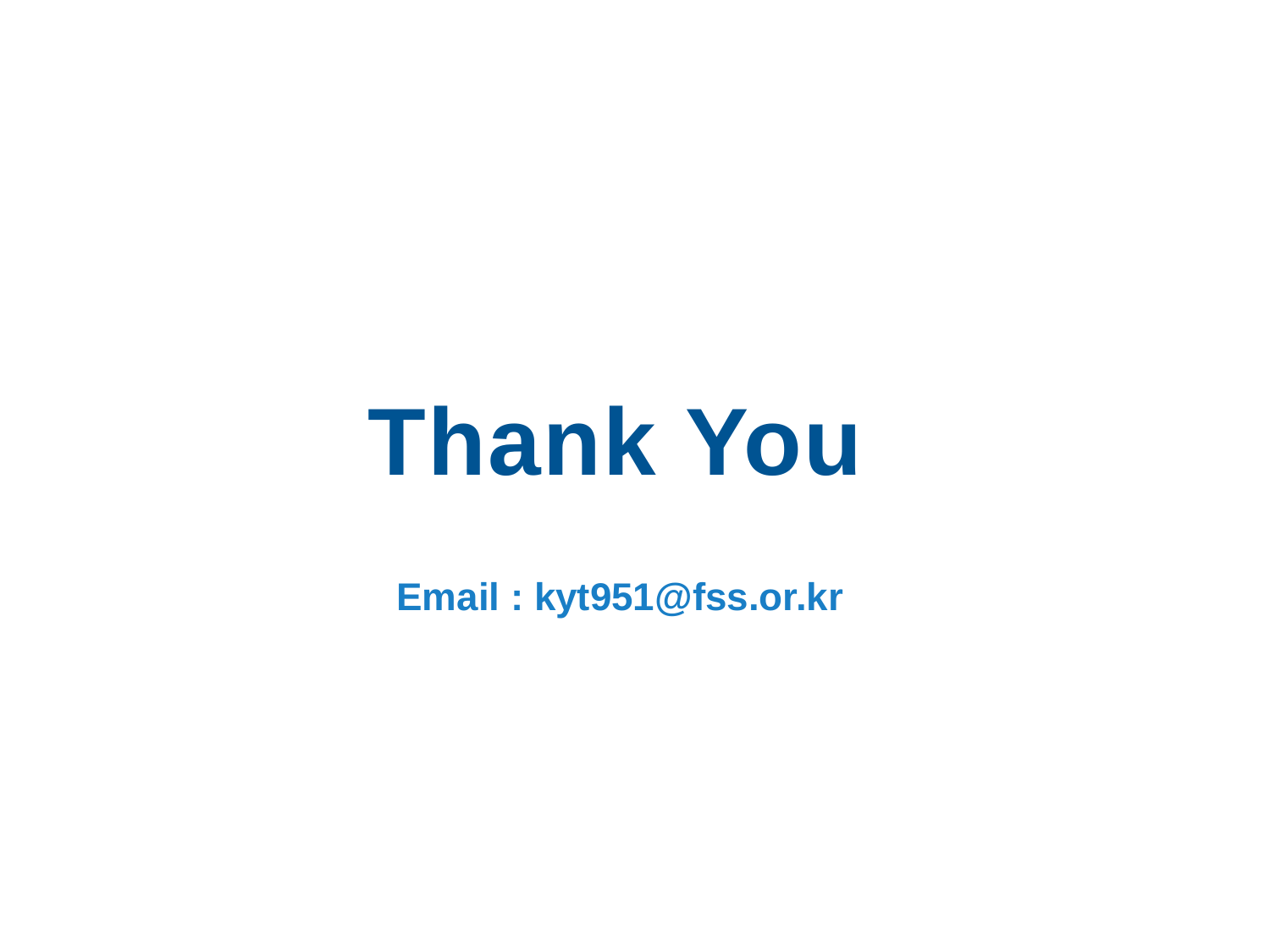#### RegTech in Compliance, Regulation, Risk management

#### Which part of compliance and regulatory risk management is most likely to be impacted by regtech at your firm?



Source: Thomson Reuters Regulatory Intelligence - Fintech, Regtech and the Role of Compliance in 2019, by Stacey English and Susannah Hammond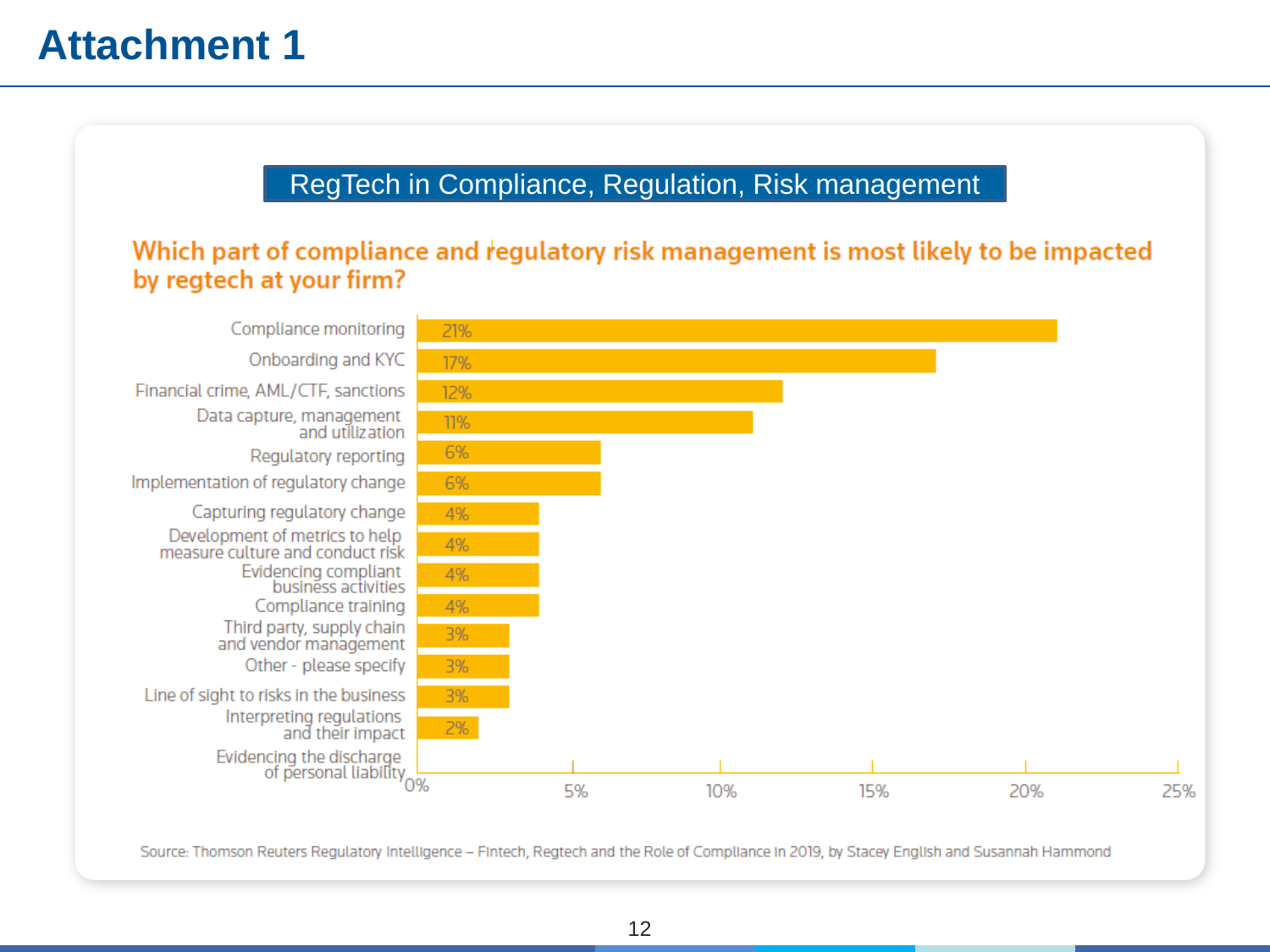#### Early adopters and their innovative suptech technologies

| Technology                   |             | Supervisory agency |            |            |             |            |            |            |             |            |
|------------------------------|-------------|--------------------|------------|------------|-------------|------------|------------|------------|-------------|------------|
| Data collection              |             |                    |            |            |             |            |            |            |             |            |
| API                          | <b>ASIC</b> |                    |            | <b>BSP</b> |             |            |            |            |             |            |
| Data input approach          | <b>ASIC</b> |                    |            |            |             |            |            |            | <b>OeNB</b> | <b>SEC</b> |
| Data pull approach           | <b>ASIC</b> |                    | <b>BNR</b> | <b>BSP</b> |             |            | <b>FCA</b> |            |             |            |
| Machine-readable regulation  |             |                    |            |            |             |            | <b>FCA</b> | <b>MAS</b> |             |            |
| Cloud computing              | <b>ASIC</b> |                    |            |            | <b>CNBV</b> | <b>DNB</b> | <b>FCA</b> |            |             | <b>SEC</b> |
| Chatbots                     |             |                    |            | <b>BSP</b> |             |            | <b>FCA</b> |            |             |            |
| Data analytics               |             |                    |            |            |             |            |            |            |             |            |
| Big data                     | <b>ASIC</b> | BoI                |            |            | <b>CNBV</b> | <b>DNB</b> | <b>FCA</b> | <b>MAS</b> |             | <b>SEC</b> |
| Artificial intelligence      |             |                    |            |            | <b>CNBV</b> | <b>DNB</b> | <b>FCA</b> | <b>MAS</b> |             | <b>SEC</b> |
| <b>NLP</b>                   | <b>ASIC</b> | BoI                |            |            | <b>CNBV</b> |            | <b>FCA</b> | <b>MAS</b> |             | <b>SEC</b> |
| Machine learning             | <b>ASIC</b> | BoI                |            |            | <b>CNBV</b> | <b>DNB</b> | <b>FCA</b> | <b>MAS</b> | <b>OeNB</b> | <b>SEC</b> |
| Supervised learning          | <b>ASIC</b> | BoI                |            |            |             | <b>DNB</b> | <b>FCA</b> |            |             | <b>SEC</b> |
| <b>Unsupervised learning</b> | <b>ASIC</b> |                    |            |            |             | <b>DNB</b> | <b>FCA</b> |            | <b>OeNB</b> | <b>SEC</b> |
| Topic modelling              |             |                    |            |            |             |            | <b>FCA</b> |            |             | <b>SEC</b> |
| Random forest                | <b>ASIC</b> | BoI                |            |            |             |            | <b>FCA</b> |            |             | <b>SEC</b> |
| Image recognition            |             |                    |            |            |             |            | <b>FCA</b> |            |             |            |
| Neural networks              |             |                    |            |            |             | <b>DNB</b> |            |            | <b>OeNB</b> | <b>SEC</b> |

Note: based on interviews and public sources. Definitions of each technology can be found in the Annex.

\* source : July, 2018 BIS Innovative Technology in Financial Supervision – the experience of early user